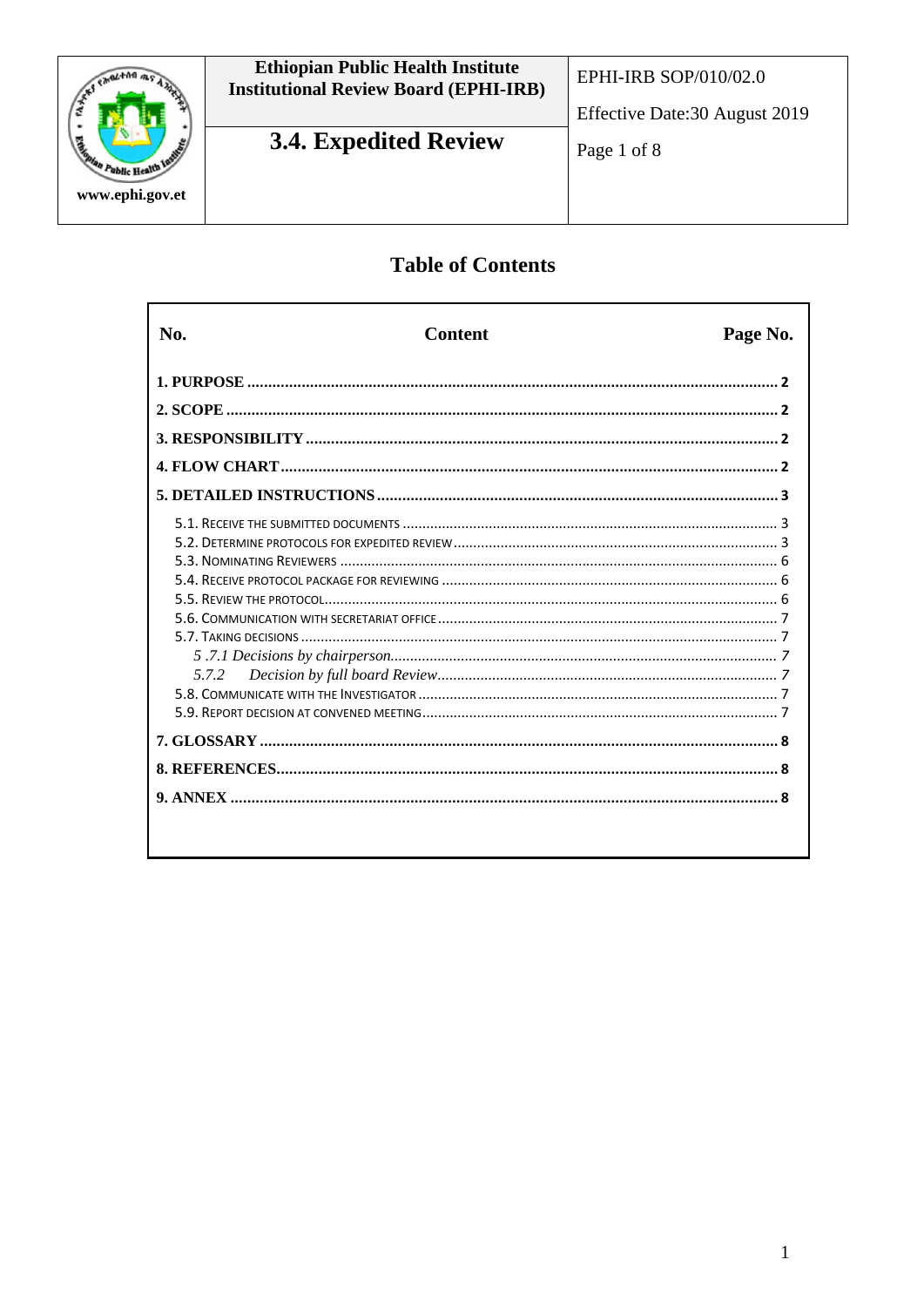

**3.4. Expedited Review**  $\log_2 2$  of 8

Effective Date:30 August 2019

## **1. Purpose**

The purpose of this Standard Operating Procedure (SOP) is to describe how the Institutional **Review** Board (IRB) members will perform an expedited review on a new research study protocol using the Assessment Form (EPHI-IRBAF01-008/02.0)

## **2. Scope**

This SOP applies to the review and approval of research studies and documents, which qualify for expedited review by the SERO/Chairperson. Any protocol that carries not more than minimal risk and fulfills criteria for expedited review) is covered in this SOP.

## **3. Responsibility**

It is the responsibility of the IRBchairperson **to** decide which study protocols should be reviewed and approved through expedited channel.

## **4.Flow chart**

| No.<br>1       | <b>Activity</b><br>Receive the submitted documents | <b>Responsibility</b><br><b>IRB</b> Secretariat |
|----------------|----------------------------------------------------|-------------------------------------------------|
| 2              | Determine protocols for expedited review           | Chairperson                                     |
| 3.             | Nominating reviewers                               | Chairperson                                     |
| $\overline{4}$ | Receive protocol package for reviewing             | <b>IRB</b> member/Reviewer                      |
| 5              | Review the protocol                                | <b>IRB</b> member/Reviewer                      |
| 6              | Communication with secretariat office              | IRB Secretariat/<br><b>IRB</b> member/Reviewer  |
| 7.             | Taking decision                                    | Chairperson/IRB                                 |
| 8.             | Communicate with the Investigator                  | <b>IRB</b> Secretariat                          |
| 9.             | Reporting decision to the board                    | Chairperson/Secretary                           |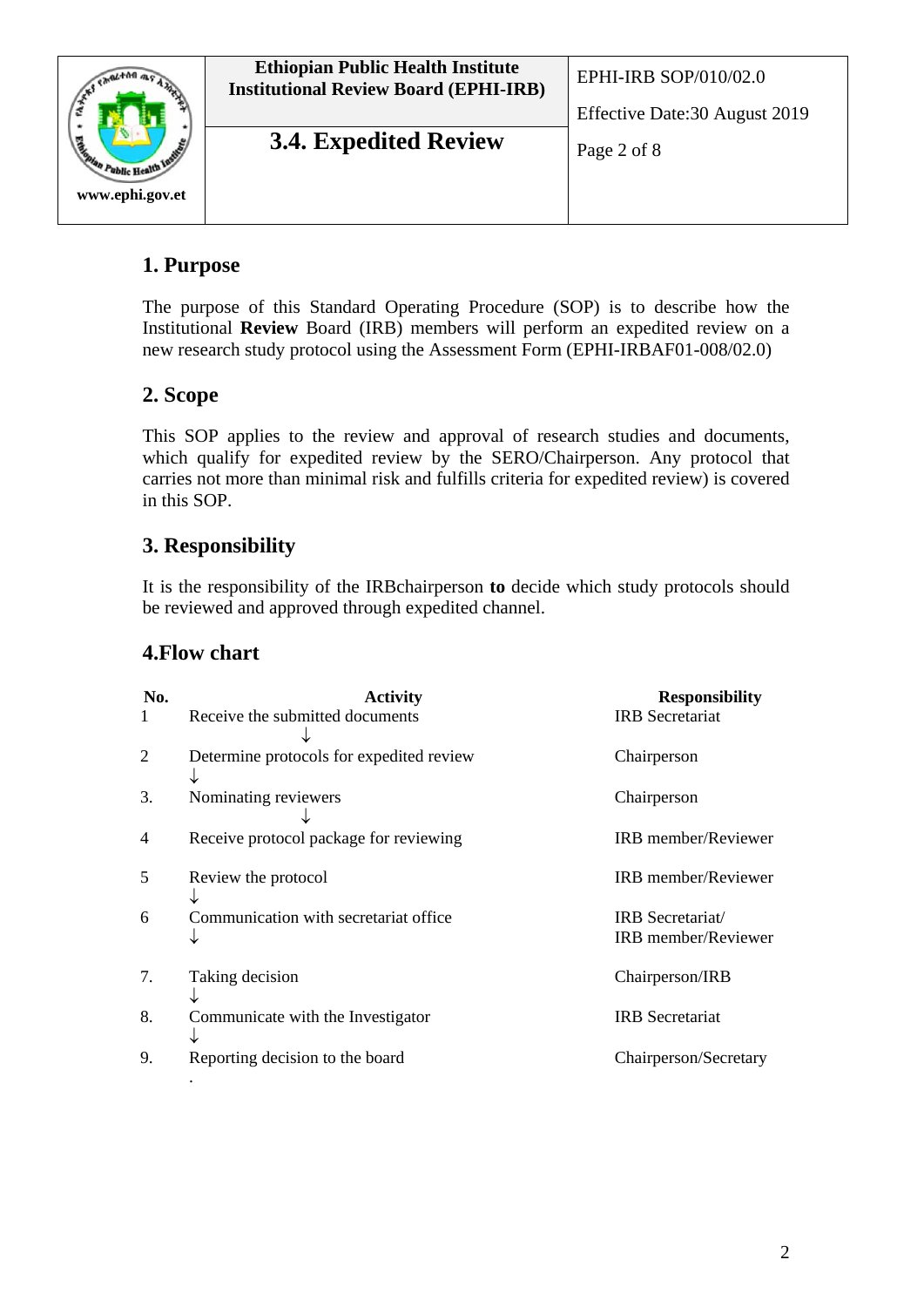

**3.4. Expedited Review**  $\left[\begin{array}{cc} \mathbf{p}_{\text{age 3 of 8}} \\ \mathbf{p}_{\text{age 3 of 8}} \end{array}\right]$ 

#### **5.Detailed instructions**

#### **5.1.Receive the submitted documents**

- Receive the application documents submitted by investigators
- Receive Memorandum of Understanding (MoU) among collaborating parties for projects to be executed by two or more institutions
- Receive Material Transfer Agreement (MTA) between provider and recipient institutions for any biological material to be exported outside Ethiopia
- Get a content of submitted package (checklist) form, EPHI-IRB AF 01- 007/02.0to check items received
- Stamp the receiving date on the letter and the documents
- Sign the receiver's name on the receiving documents
- Hand the received documents to the IRBsecretariat

#### **5.2.Determine protocols for expedited review**

Chairperson determines whether a study is qualified for expedited review according to the following criteria:

- Protocols approved by IRBs in Ethiopia, which obtain accreditation by SIDCER (eg. AHRI & College of Health Sciences of AAU)
- Research involving data, documents or specimens that have been already collected or will be collected for ongoing medical treatment or diagnosis
- Research on interventions in emergency situations
- Collection of data for research purposes through non-invasive procedures (not involving general anesthesia or sedation) routinely employed in clinical practice and using medical devices which have been already approved for use.
	- Examples of such procedures include collection of data through application of EEG or ECG electrodes, acoustic testing, tests using the Doppler principle, non-invasive blood pressure and other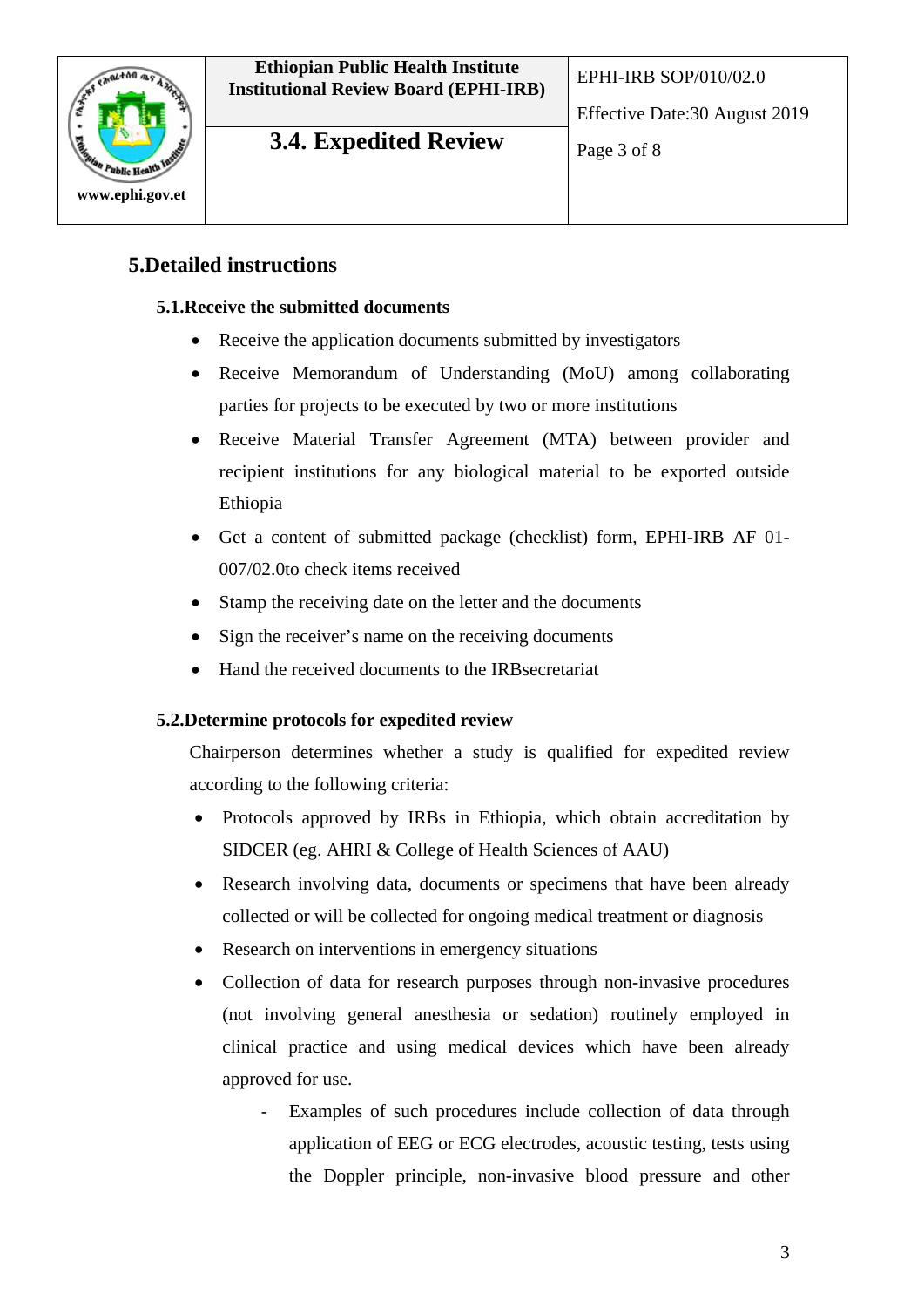

## **3.4. Expedited Review**  $\log_{\text{Page 4 of 8}}$

Effective Date:30 August 2019

routine clinical measurements, exercise tolerance etc. However, procedures involving the use of x-rays or microwaves will not qualify for expedited review, rather, reviewed through initial review (EPHI-IRB SOP/011/02.0)

- Research on disaster management
- Adverse Event (AE) or unexpected Adverse Drug Reaction (ADR) of minor nature is reported
- Proposals involve interviewing of a *non-confidential nature* (not of a private eg. relate to sexual preference *etc.*), *not likely to harm* the status or interests of the individual and *not likely to offend* the sensibilities of the people involved
- Those that involve *collection of small amounts of blood samples* (and not too frequent) e.g. by finger, heel or ear stick
- Those that involve collection of biological specimens for research purposes by *non-invasive means* (e.g. collection of body fluids or excreta noninvasively, collection of hair or nail clippings in a non-disfiguring or nonthreatening manner)
- Collection of data for research purposes through *non-invasive procedures* (not involving general anesthesia or sedation) routinely employed in clinical practice and using medical devices which have been already approved for use. Examples of such procedures include collection of data through application of EEG or ECG electrodes, acoustic testing, tests using the Doppler principle, non-invasive blood pressure and other routine clinical measurements, exercise tolerance etc. However, procedures involving the *use of x-rays or microwaves are NOT recommended for expedited review*
- Research involving data, documents or specimens that have been already collected or will be *collected for ongoing medical treatment* or diagnosis
- Continuing review of previously approved protocols
	- Protocols approved through expedited review process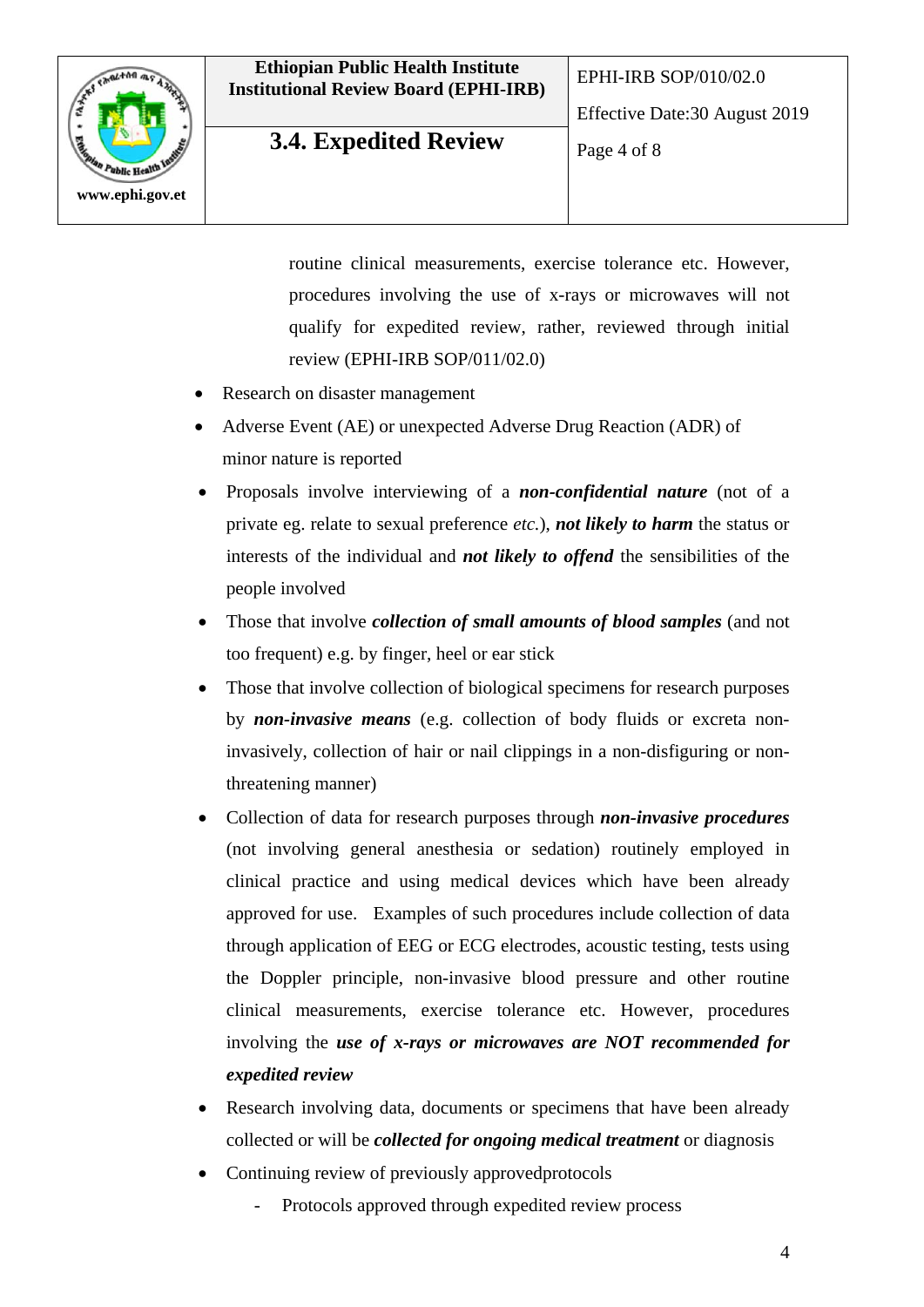



## **3.4. Expedited Review**  $\log_{10} 5 \text{ of } 8$

Effective Date:30 August 2019

- Protocols approved through full board review given that:
	- o Studies have taken place and *no additional risks* have been *identified*
	- o Continuation request is submittedand approval provided for the duration within the project implementation period as depicted in the approval certificate
	- o Continuation request beyond implementation time for data analysisand report writing
- Modification /amendment of protocol:

All protocols approved through expedited review process; and protocols approved through full board review but require amendment on the following specifics:

- *Administrative revisions*, such as correction of typos, addition or deletion of *non-procedural items*, such as the addition of study personnel names, laboratories, etc.
- *Non-significant risk* research activity, the research activity includes only *minor changes*from previously approved protocol
- Other documents which would be considered for expedited review are as follows but may not be restrict to:
	- o The research is permanently closed to the enrollment of new subjects, all subjects have completed all research-related interventions, the research remains active for long term follow up of subjects
	- o Where no subjects have been enrolled and no additional risks have been identified
	- o Where the remaining research activity are limited to data analysis
	- o Minor changesinpreviously approved research during the period (usually of one-year duration) for which approval is authorized
	- o Change in the name and address of sponsor
	- o Change in contact details of principal investigator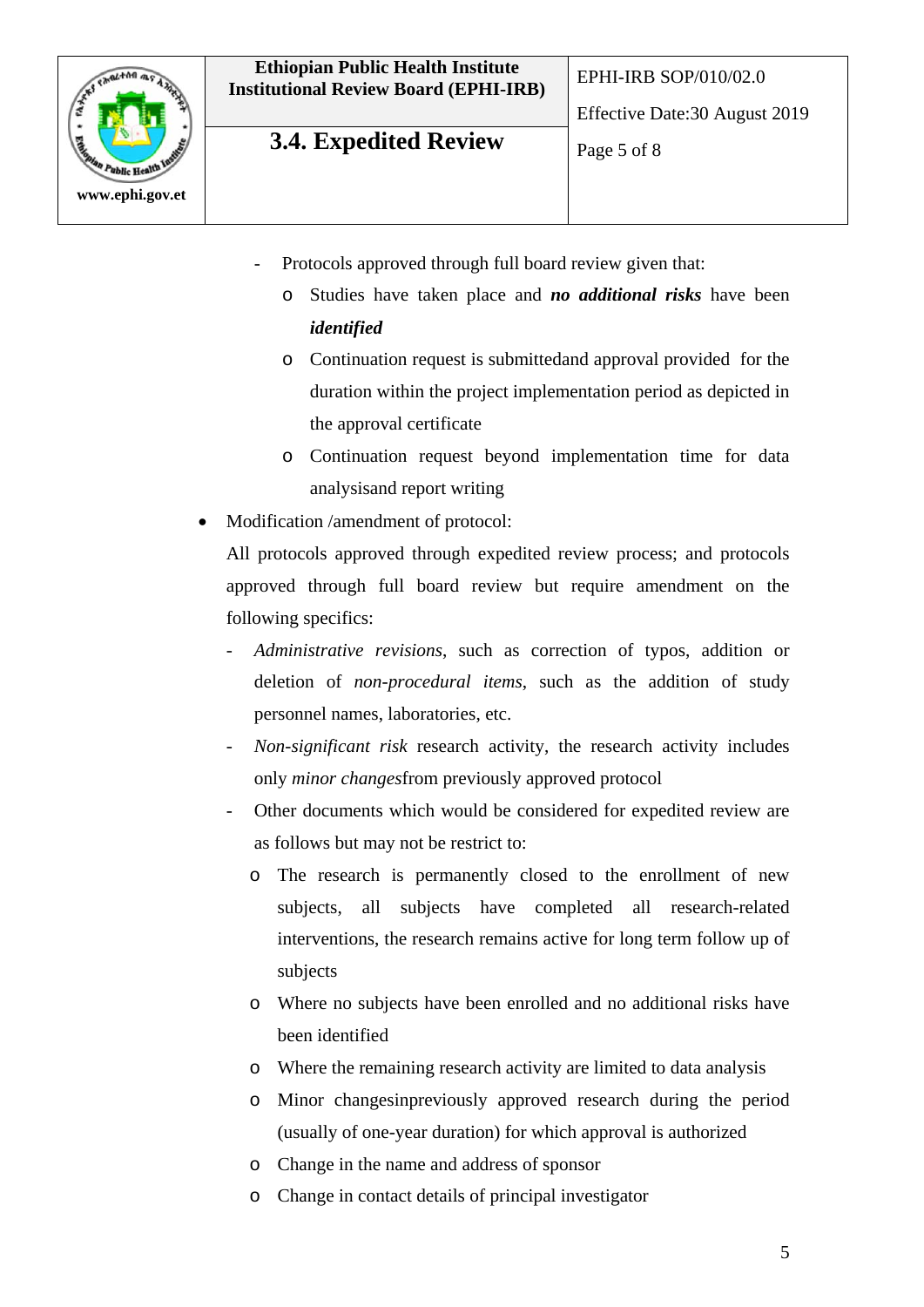



## **3.4. Expedited Review**  $\log_{\theta} 6 \text{ of } 8$

Effective Date:30 August 2019

- o Request for change in principal investigator and co-investigator
- o Minor amendments in the protocol, case record form
- o Minor corrections in budget
- o Other administrative changes as in the investigator brochure and informed consent form
- If the protocol satisfied any of the criteria for **expedited** review, the secretariat will send the protocol to chairperson for decision.

#### **5.3. Nominating Reviewers**

- After determining that the Protocol/Project qualifies for an expedited review, the chairperson will nominate two IRB members or consultants to review the protocol,or, take the protocol to full board meeting for identifying and assigning appropriate reviewer
- The selected membersare normally those who reviewed and recommended the previous version of that protocol, if it is not submitted for the first time
- The reviewer is expected to review and provide feedback within 15 days

#### **5.4. Receive protocol package for reviewing**

- Check the received packages for completeness
- Look for an Assessment Form (EPHI-IRB AF 01-008/02.0)
- Sign and date an acknowledgement form upon receiving the packages
- Return the receipt form back to the IRB secretariat

#### **5.5. Review the protocol**

- Use Protocol Assessment Form (EPHI-IRB AF 01-008/02.0) to guide the review
- Report your final remarks on the protocol using Assessment Report Form (EPHI-IRB AF 02-008/02.0)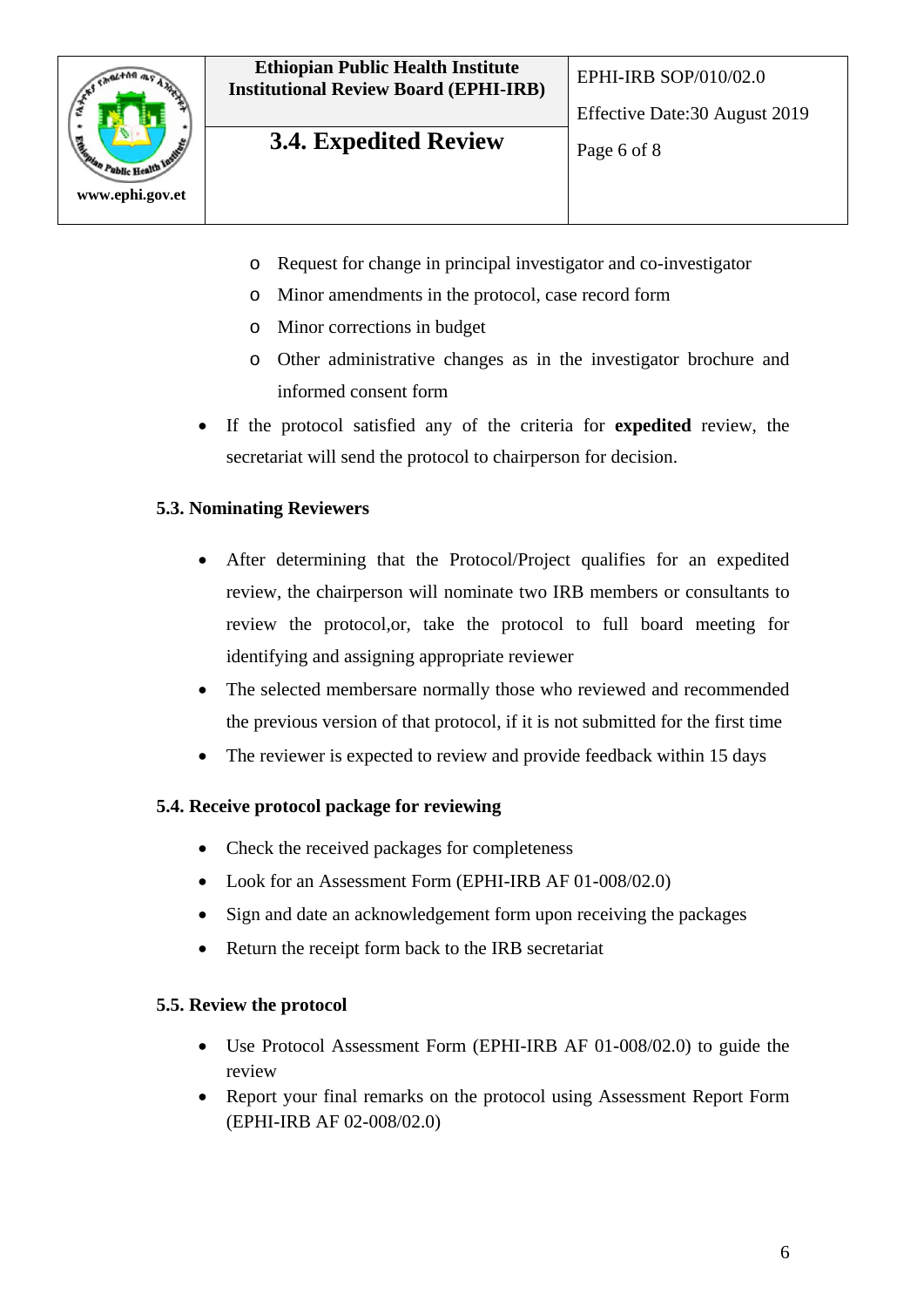

**3.4. Expedited Review**  $\log_7$  of 8

#### **5.6. Communication with secretariat office**

- Reviewers send their comments using the assessment form on the protocol to the secretariat
- Secretariat synthesizes reviewers' comments and send to principal investigator/designee
- Secretariat receives feedback to reviewers' comments from the investigator

#### **5.7.Taking decisions**

#### **5 .7.1 Decisions by chairperson**

- The secretary will discuss with the chairperson on the response to comments of the reviewers
- Further queries may be sent, if there are any, to the PI/designee within two working days after receipt of feedback by the secretariat
- If the two reviewers approved the protocol,final decision will be provided by the chairperson and recorded on Decision Form (EPHI-IRB AF 03-008/02)
- The decision will be informed to the IRB members at the next full board meeting

#### **5.7.2 Decision by full board Review**

- If one or both reviewers disapprove the protocol, the chairperson will automatically refer the protocol for full board reviewand decision. Any protocol should only be disapproved by full board meeting
- The chairperson may also refer protocols reviewed and approved by the two reviewers, if he/shefound it necessary,for full board review and decision

#### **5.8. Communicate with the Investigator**

The secretariat will send the study approval letter to the PI

#### **5.9. Report decision at convened meeting**

• The chairperson/secretary should informto the IRB about the proposals approved by expedited review at its full board meetings.